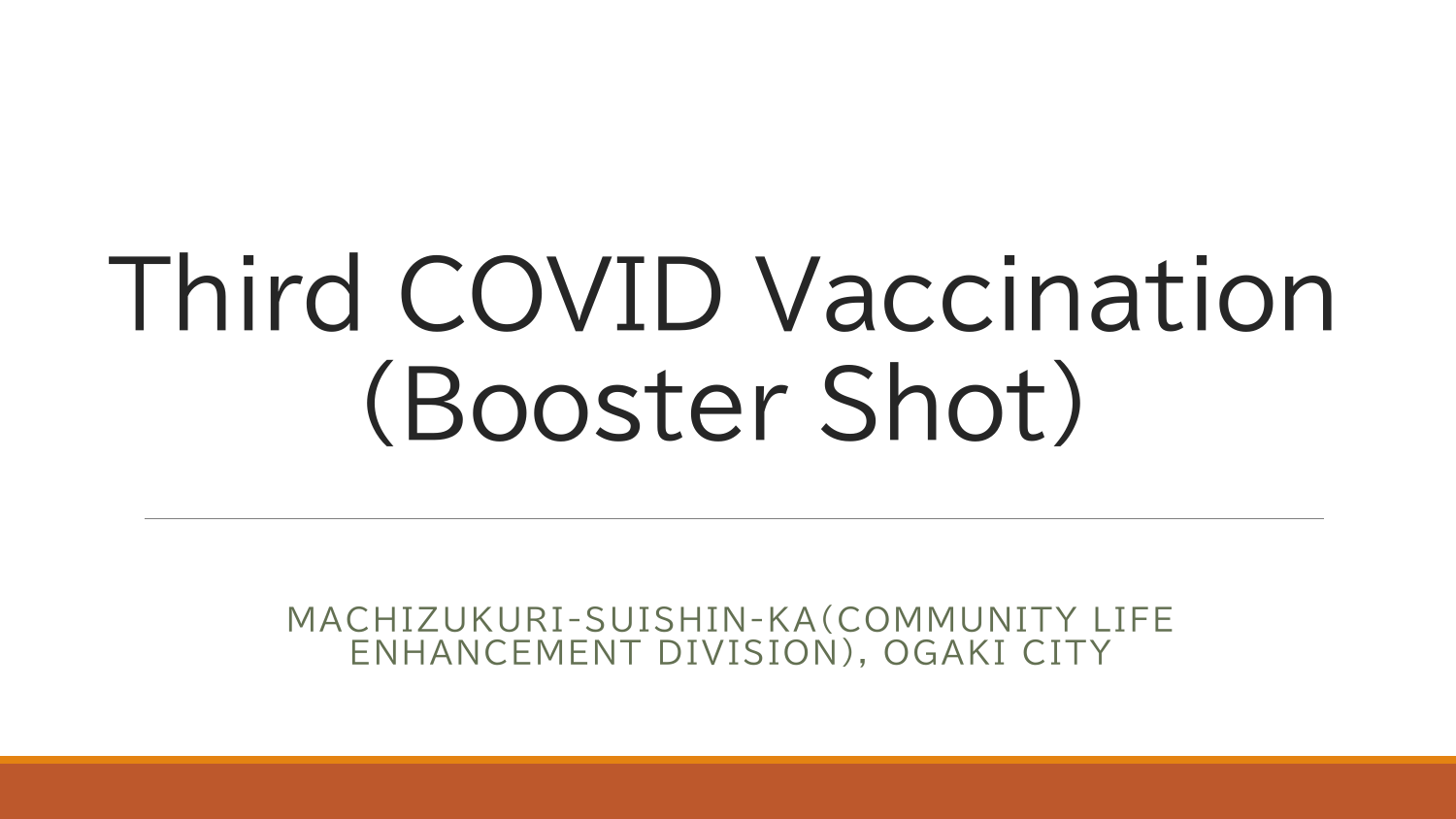#### The COVID-19 BOOSTER Shot

Even you have received two doses of the COVID-19 vaccine, you can still receive a booster shot because the effectiveness and immunogenicity of the vaccine decreases over time.

① Booster shot targets:

**People 12 years and older** who have completed the second dose of COVID-19 vaccine.

② Vaccination period:

In principle, 6 months after the completion of the second vaccination ※Please make an appointment after you receive your ticket.

- ③ Vaccination fee: Free
- Vaccination Period:

December, 2021~ September, 2022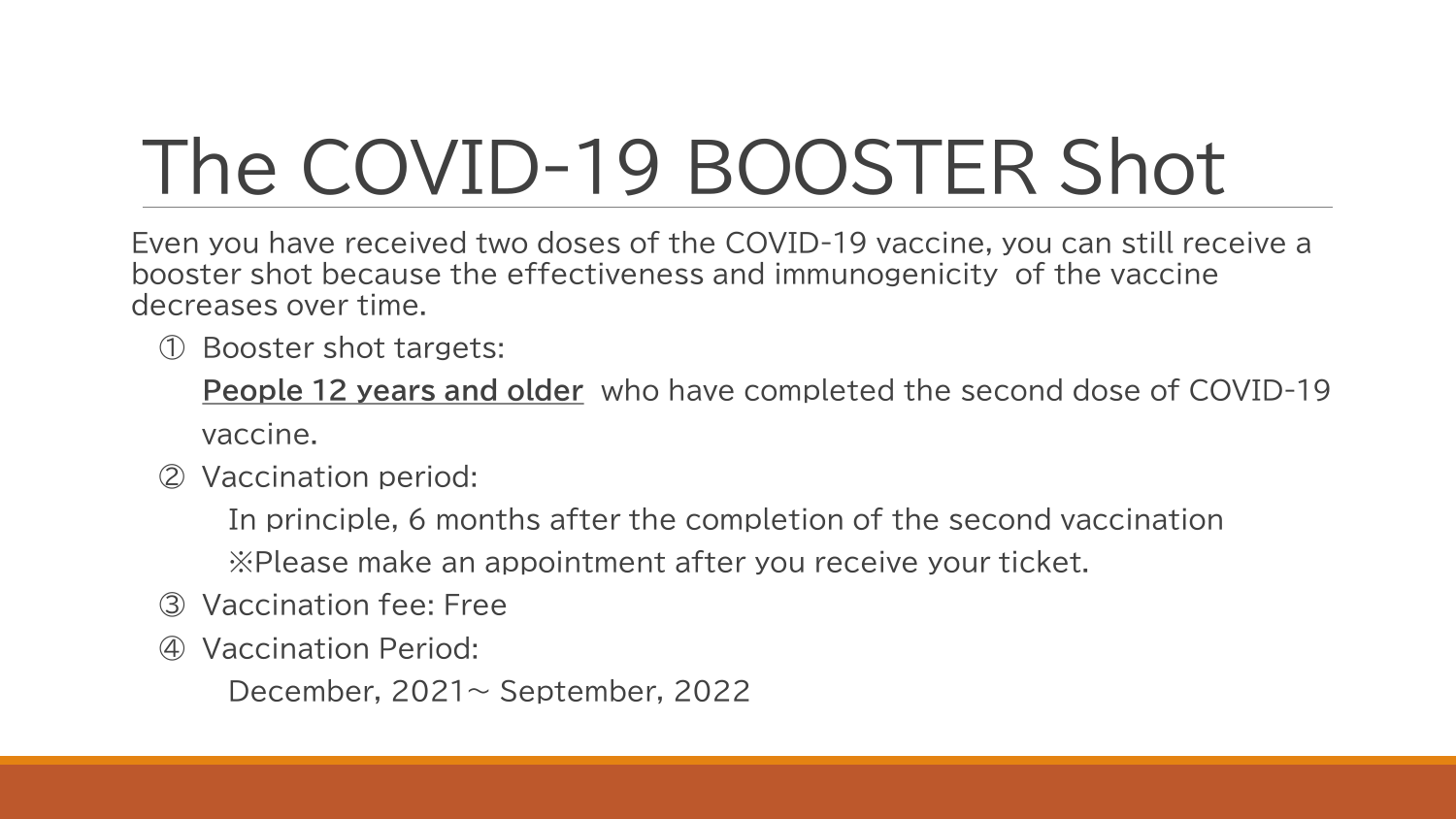#### Your vaccination coupon will be mailed to you.

The following items will be mailed to your address 6 months after your second doses of vaccination.

- ① A vaccination ticket and a preliminary medical checkup sheet in one package
	- For the 3rd vaccination, a preliminary medical check-up integrated with the vaccination ticket will be used. Please do not lose it until the day of vaccination.
	- The preliminary medical checkup sheet asks about your health condition, so please answer the
	- questions and be sure to bring it with you when you receive your third vaccination. Refer to
	- the translated version(scan the QR code) and fill it out, using a black or blue ball point pen.
- Information letter regarding the third round of COVID19 vaccination
	- It contains information on how to apply for the vaccination.
- ③ Vaccination instructions

Information on vaccine effects, adverse reactions, precautions, etc.

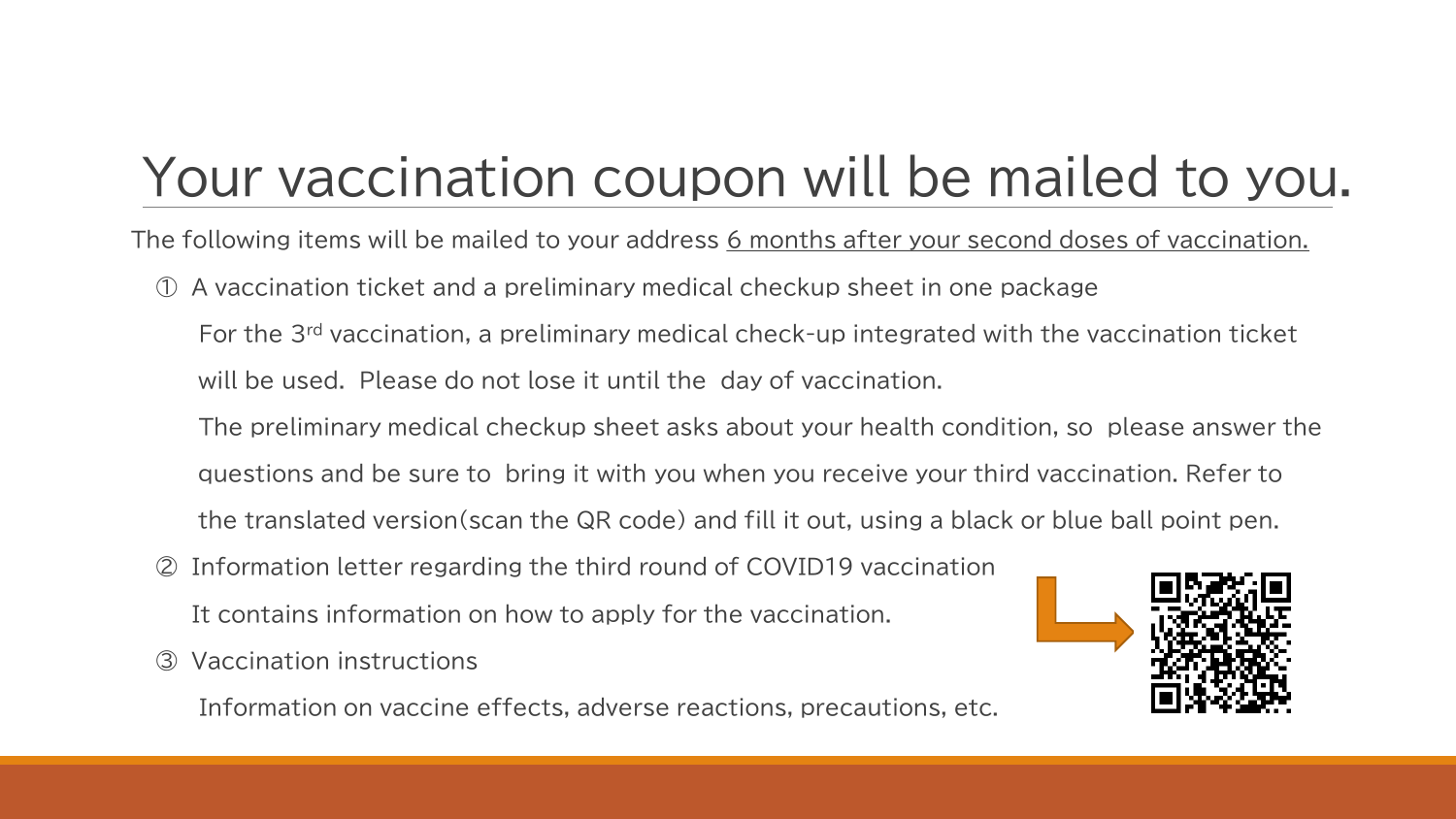### Vaccination Method

There are two ways to get vaccinated.

Individual vaccination:

Make an appointment at a medical institution in the

city. Read the QR code to find medical institutions in

the city where you can receive vaccinations.



Note that each clinic has its own requirement for vaccination.

② Mass vaccination:

Inoculations are given at mass vaccination sites established by Ogaki city. Please refer to the enclosed information for details on making an appointment.

※You must first receive the vaccination ticket hen make an appointment.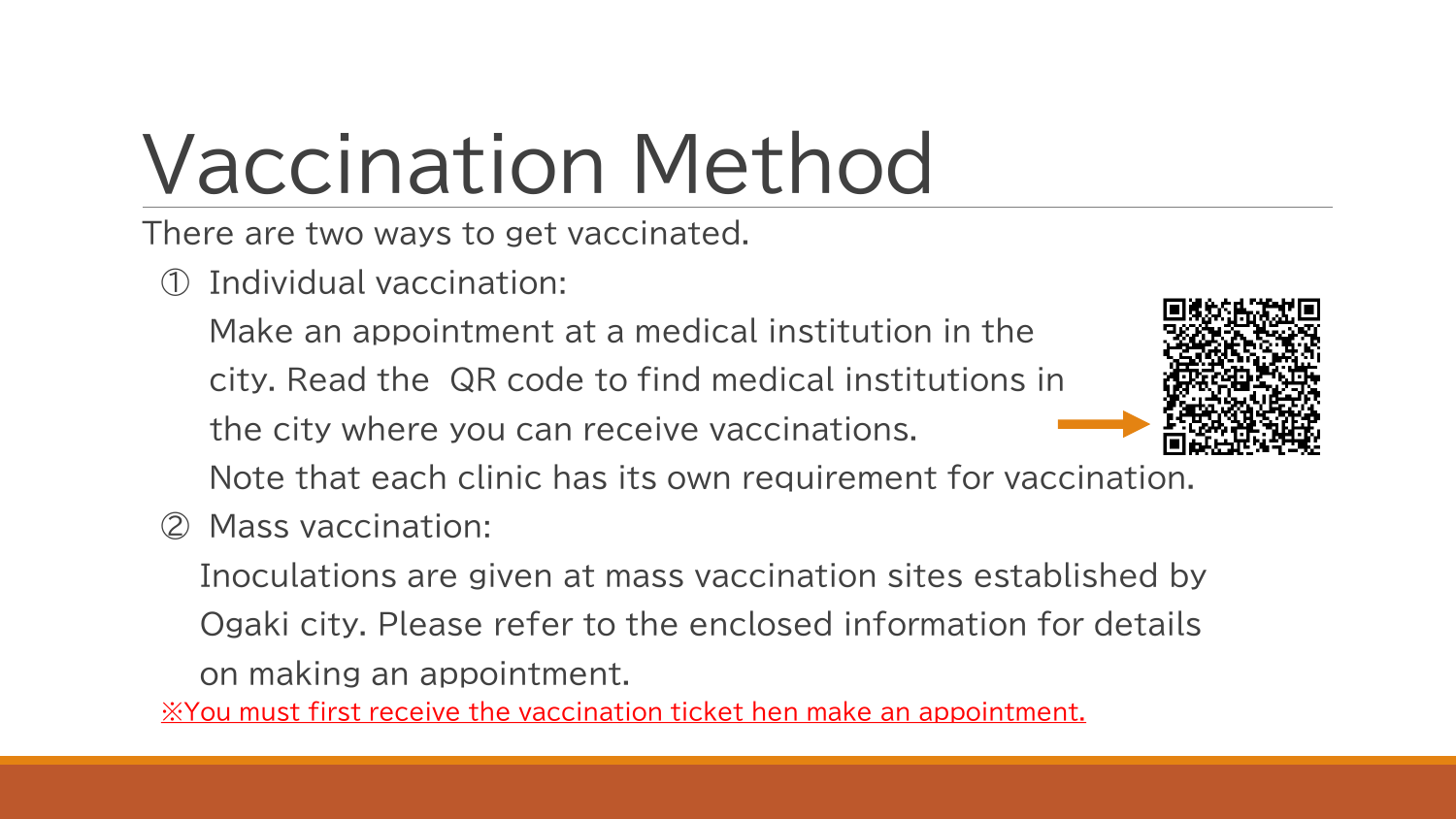#### How to make an appointment

Please follow the instructions below.

- ① Individual vaccination
	- Call the clinic where you want to get vaccinated to make an appointment.
	- If you do not speak Japanese, ask someone to make a call on behalf of you.
- ② Mass vaccination

There are two ways to make an appointment.

- 2-1 Book through the website.
- 2-2 Make a reservation by phone.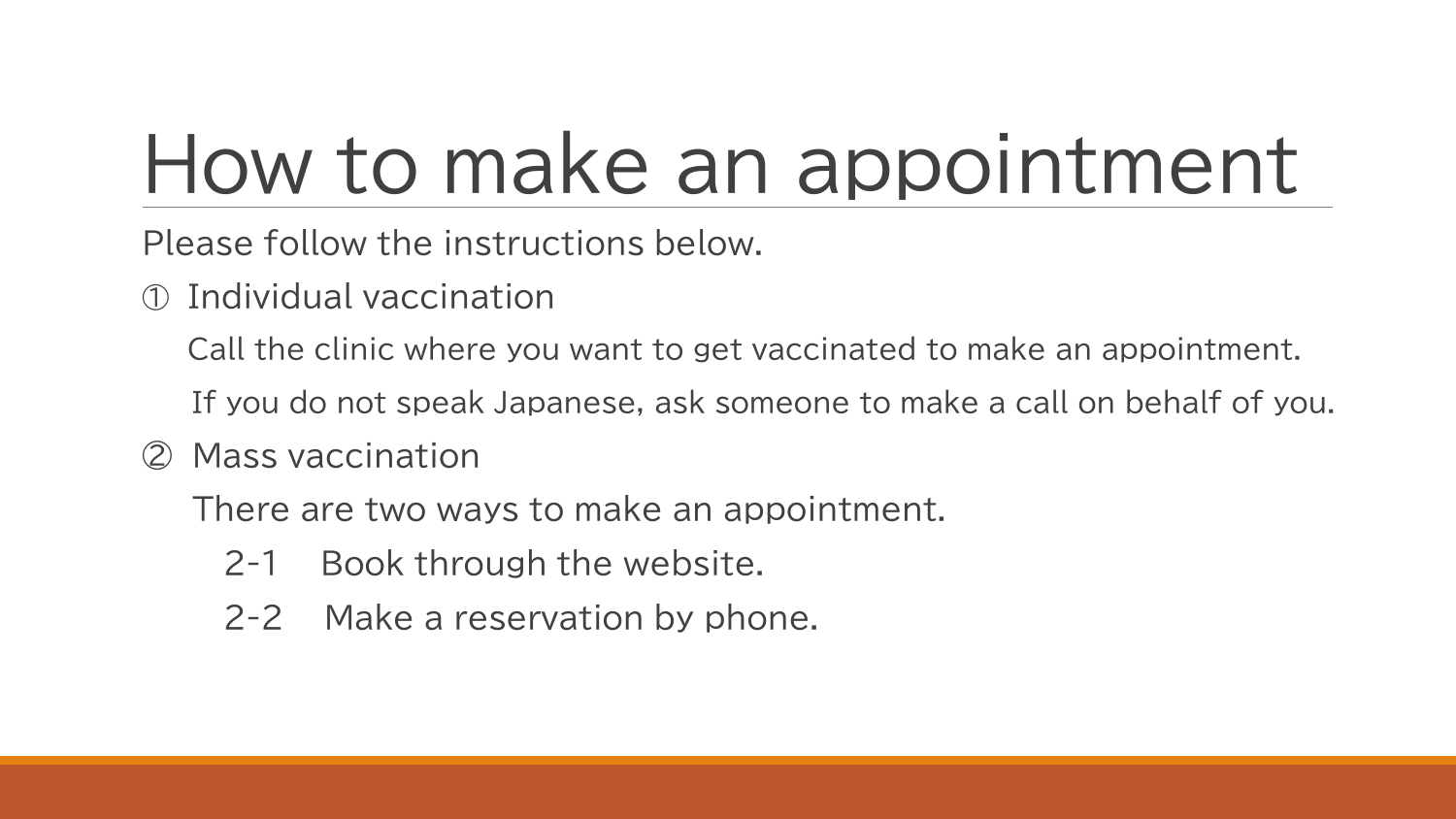#### 2-1 Book through the website

・ Access the Ogaki City Mass Vaccination Web Reservation page.

・ Refer to the operation manual to make a reservation.

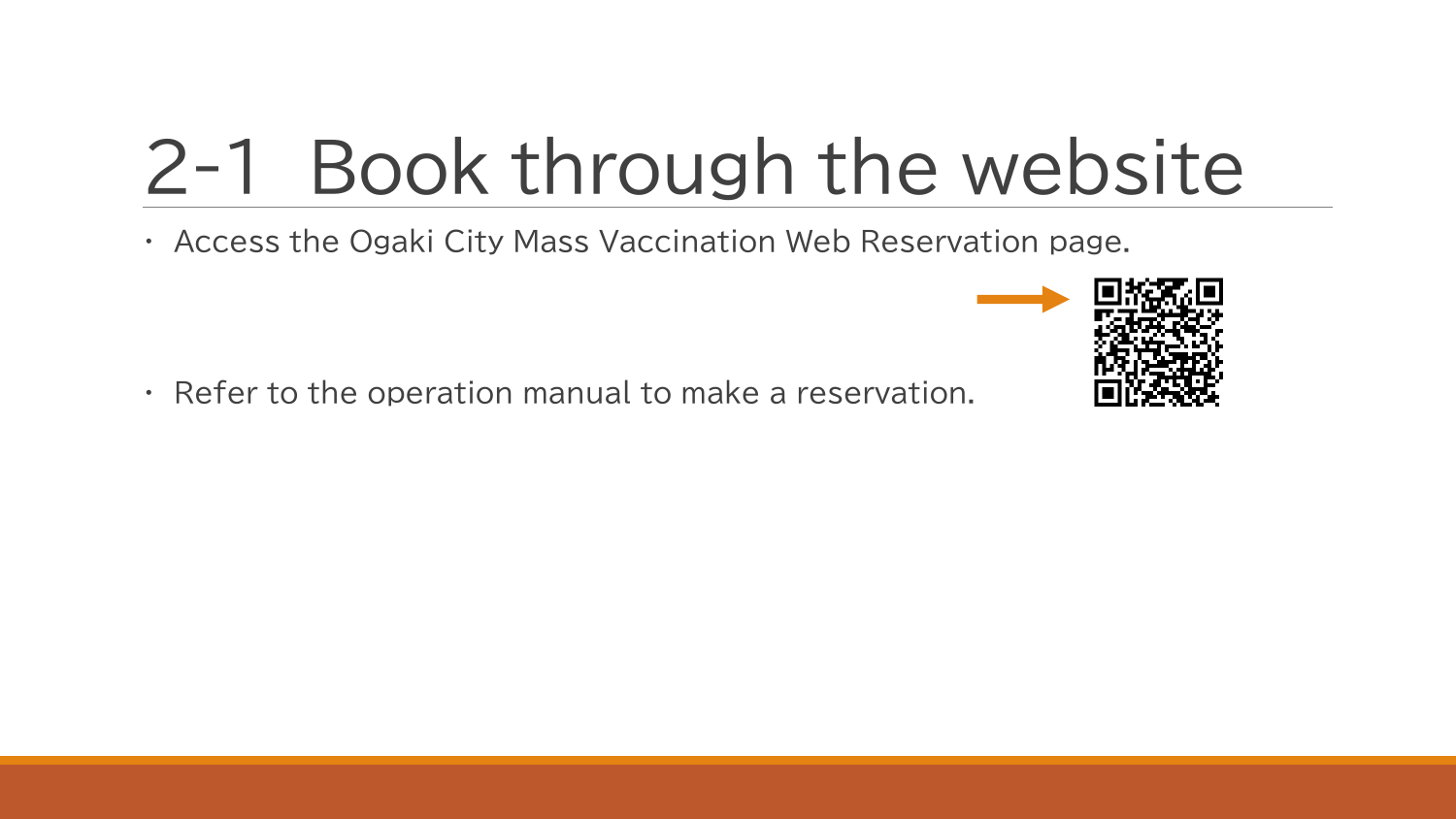## 2-2 Booking by phone

- ・ Make a reservation by calling the Ogaki City COVID-19 Vaccination Call Center( $0584 - 47 - 6101$ ) (Reception Hour  $8:30 \sim 17:15$ )
- ・ Tell the operator, your name, address, date of birth, telephone, vaccination ticket number, and the venue you want to be vaccinated.
- ・ If you do not speak Japanese, ask your family or friend who can understands Japanese to make a reservation on behalf of you.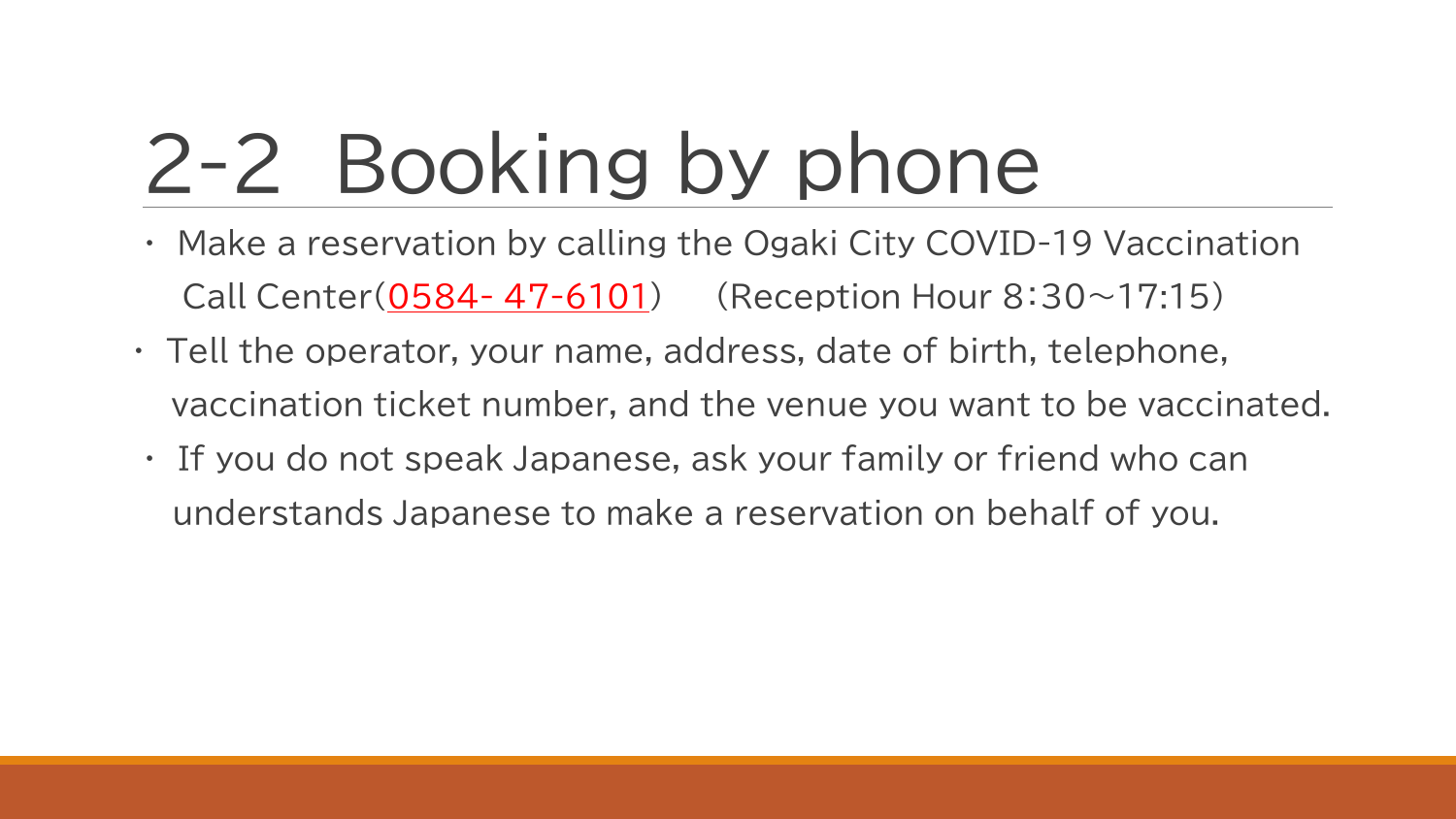#### How to make a reservation

 $\sim$  Operation Manual: Ogaki City COVID-10 Vaccination Reservation System for Mass Vaccination)  $\sim$ 

Caution Please note your reservation will not be confirmed until you complete the 【4-2 Complete Reservation】 action.

| <b>Smartphone Screen</b>                 | <b>How to Operate</b>                         |
|------------------------------------------|-----------------------------------------------|
| [O Access]                               |                                               |
|                                          | Read the QR code, or, enter the URL           |
|                                          | written on the enclosed information           |
|                                          | letter and access the booking site.           |
|                                          |                                               |
|                                          |                                               |
| QR code for the Ogaki City Mass          |                                               |
| <b>Vaccination Booking Site</b>          |                                               |
| [1 Login]                                |                                               |
| 大垣市新型コロナワクチン<br>集団接種予約システム               |                                               |
| ご予約を始める前に、接種券番号 (10桁) と生<br>年月日をご入力ください。 |                                               |
| 接種券番号 (10桁)                              | Enter your 10-digit vaccination ticket<br>(1) |
| 0001234567                               | number including 0, in half-width             |
| 「0」を省略せず、半角で10桁ご入力ください。                  | characters. (example)0001234567               |
| 生年月日<br>/1<br>/4<br>2005                 | (2)<br>and select your date of birth<br>Tap   |
|                                          |                                               |
| 予約をはじめる                                  | Tap to start booking process.<br>(3)          |
|                                          |                                               |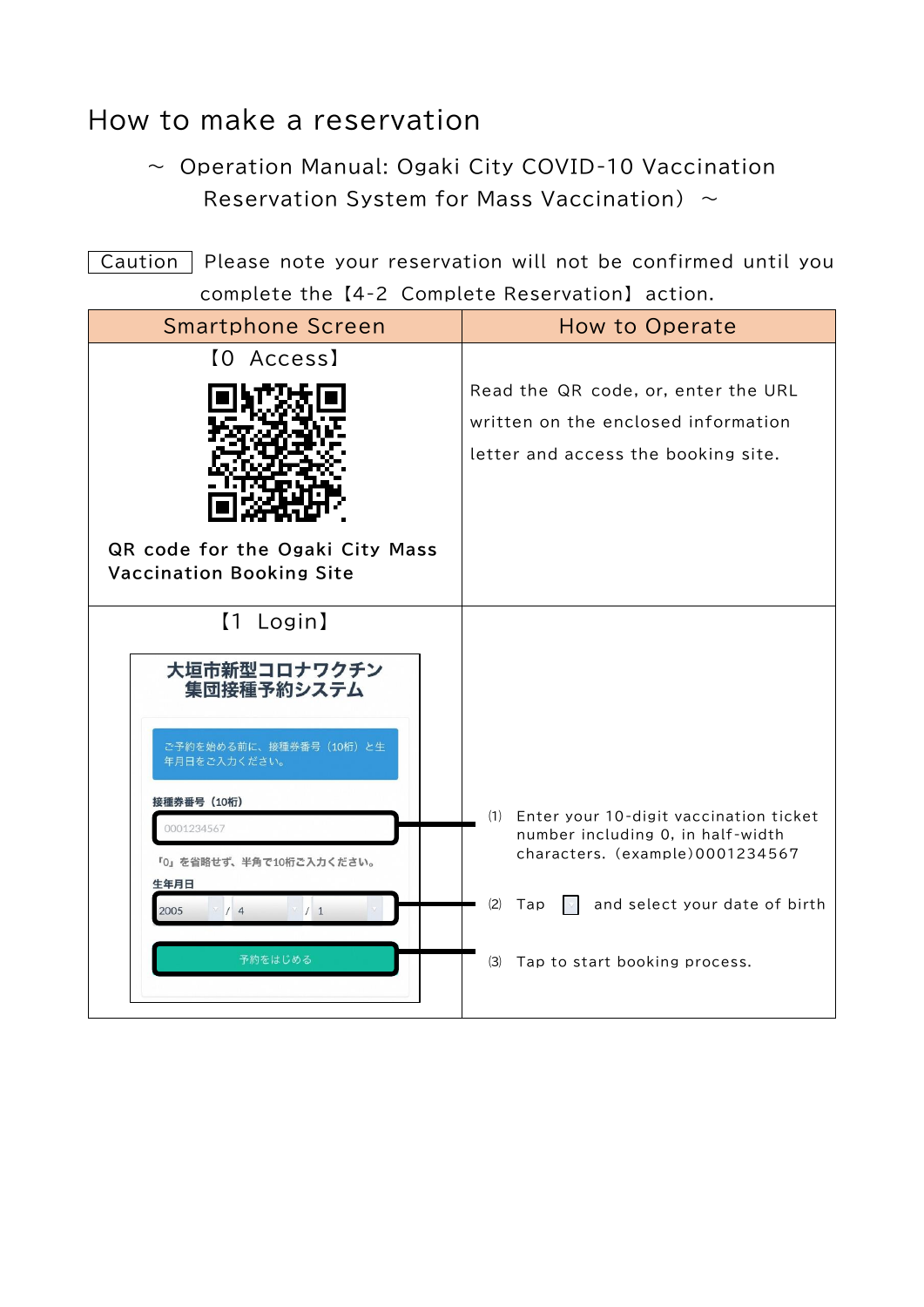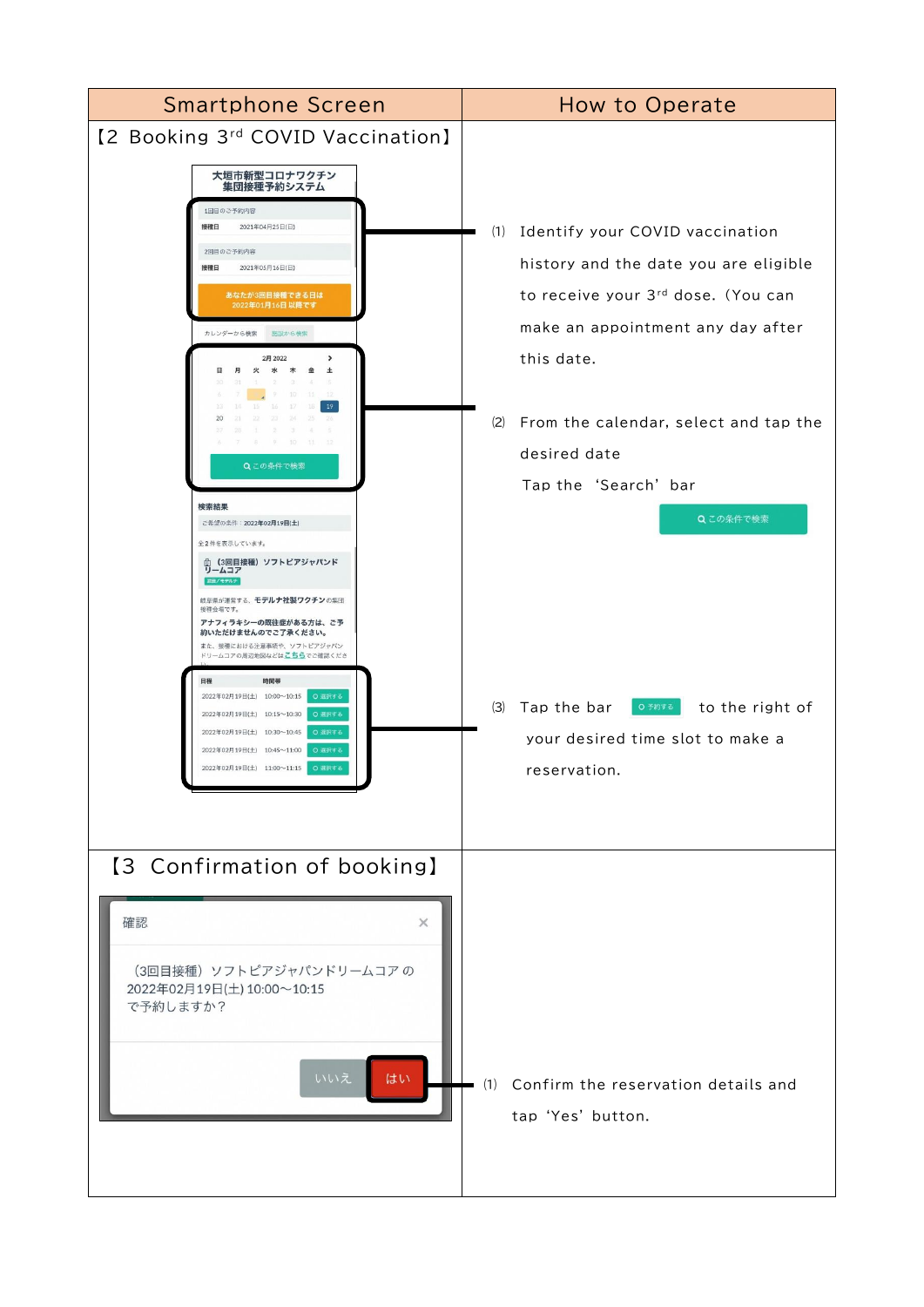| <b>Smartphone Screen</b>                                                                                                                                                                                                                                                                                        | How to Operate                                                                                                                                           |  |
|-----------------------------------------------------------------------------------------------------------------------------------------------------------------------------------------------------------------------------------------------------------------------------------------------------------------|----------------------------------------------------------------------------------------------------------------------------------------------------------|--|
| [4-1 Complete Reservation]                                                                                                                                                                                                                                                                                      |                                                                                                                                                          |  |
| 大垣市新型コロナワクチン                                                                                                                                                                                                                                                                                                    |                                                                                                                                                          |  |
| 集団接種予約システム<br>く 予約時間枠を選択し直す<br>以下の情報を入力してください。<br>予約内容<br>施設名<br>(3回目接種) ソフトピアジャパンドリーム<br>コア<br>予約日<br>2022年02月19日(土) 10:00~10:15<br>23 接種券番号 (10桁)<br>1000000001<br>「O」を省略せず、半角で10桁ご入力ください。<br>33 生年月日<br>2000-01-01<br>■ メールアドレス<br>予約確定のお知らせや、災害発生時の緊急メールなどを<br>お送りすることがありますので、必ずメール受信ができ<br>るアドレスを入力してください。 | Confirm the venue, date and time of<br>(1)<br>your reservation.<br>(2)<br>Enter your email address.                                                      |  |
| ■ メールアドレス (確認)<br>確認のため「メールアドレス」と同じ内容をこちらにもご記入。<br>ださい。                                                                                                                                                                                                                                                         | (3) Enter your email address again for<br>confirmation.                                                                                                  |  |
| ※ 電話番号<br>09012345678<br>:月数子(ハイノンなし)でご人刀ください。<br>この内容で予約する                                                                                                                                                                                                                                                     | (4) Enter a phone number where you can<br>be reached during the daytime using<br>single-byte number. (Do not use "-")<br>(5) Confirm your input and tap. |  |
| [4-2 Complete Reservation]                                                                                                                                                                                                                                                                                      |                                                                                                                                                          |  |
| 予約内容の確認<br>×<br>次の内容で予約を登録します。よろしいですか?<br>予約内容<br>施設名<br>(3回目接種) ソフトピアジャパンドリームコア<br>予約日時<br>2022年02月19日(土)<br>$10:00 \sim 10:15$<br>接種券番号 (10桁)<br>1000000001<br>生年月日<br>2000/01/01<br>メールアドレス<br>vaccine@city.ogaki.lg.jp<br>電話番号<br>0584476101<br>キャンセル  <br>送信する                                             | Check your reservation details again<br>(1)<br>and tap the 'Submit' bar.<br>次理4を                                                                         |  |
| When you have completed all the steps up to [4-2 Complete                                                                                                                                                                                                                                                       |                                                                                                                                                          |  |
| Reservation], your reservation has been made.                                                                                                                                                                                                                                                                   |                                                                                                                                                          |  |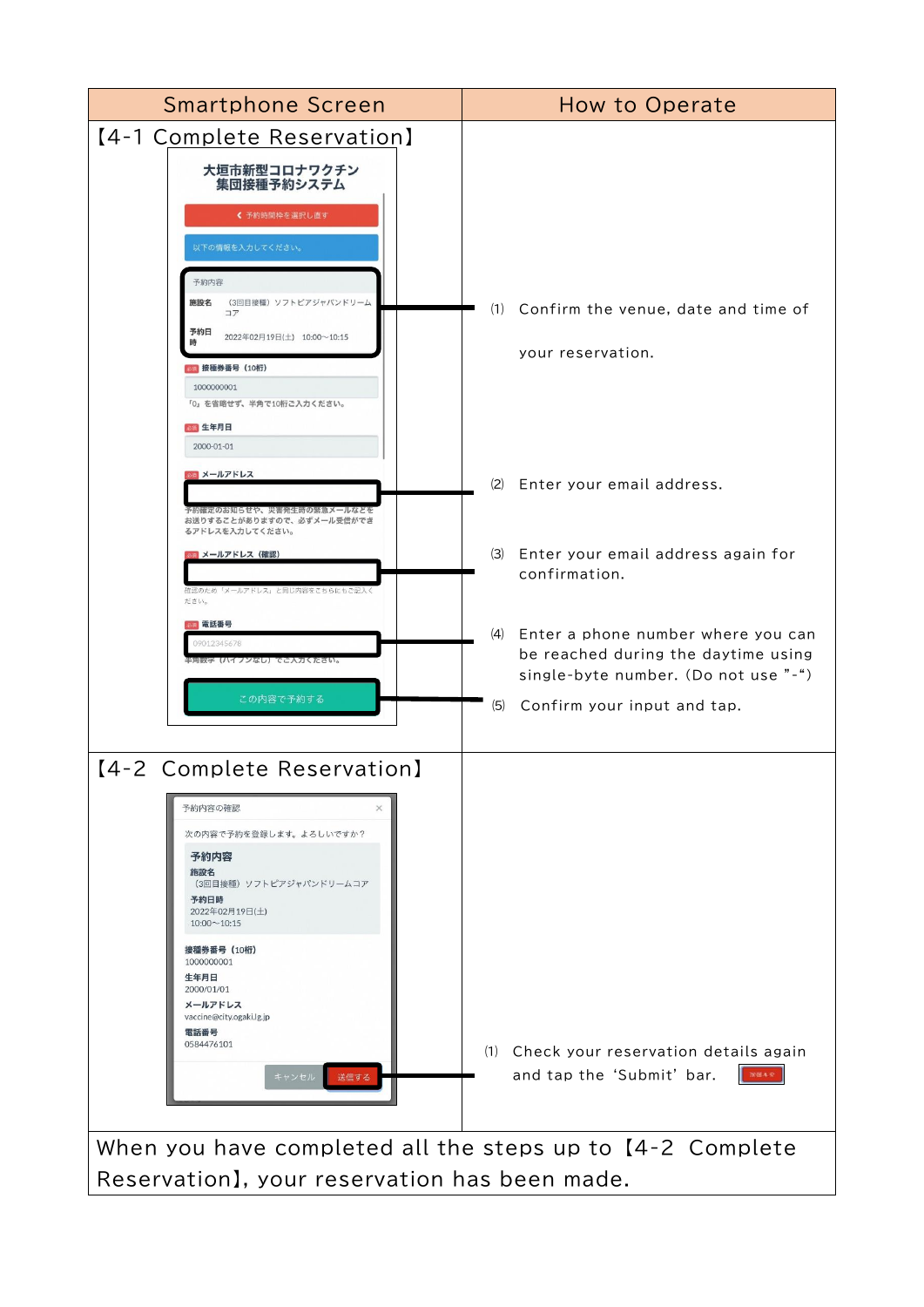